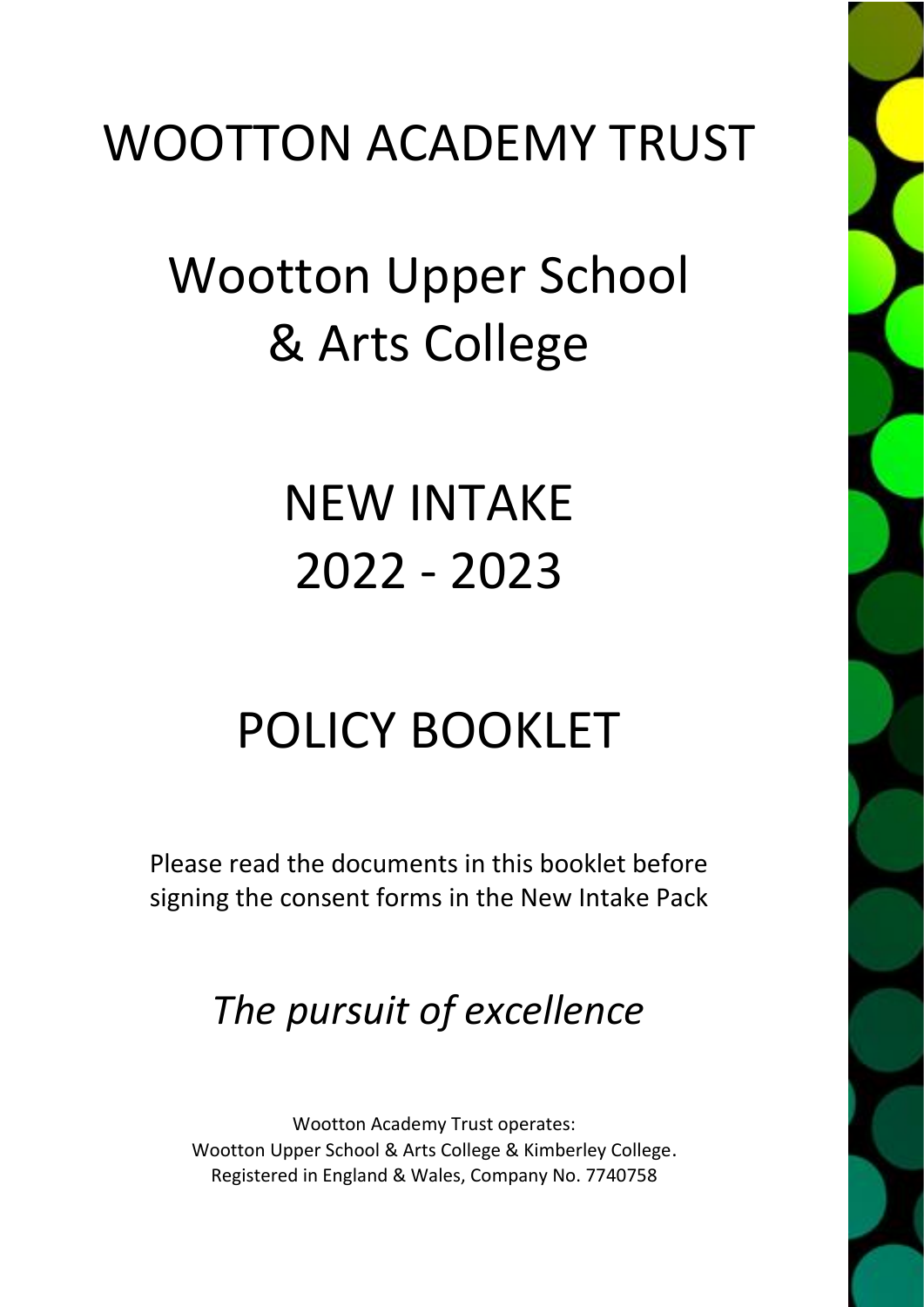# **PRIVACY NOTICE**

# **How we use pupil information**

Wootton Academy Trust (WAT) processes personal data. This document outlines the purpose for which we process data, on what legal basis, and other areas relating to data processing such as the type of data we hold. It also covers the rights of individuals. From the 25th May 2018 data will be processed under the European General Data Protection Regulation (GDPR).

## **For what purpose does WAT collect personal data?**

- to support pupil learning
- to monitor and report on pupil progress
- to provide appropriate pastoral care
- to assess the quality of our services
- to comply with the law regarding data sharing

# **On what basis do we collect and handle personal data?**

WAT collects and uses pupil information under Article 6 and Article 9 of the European GDPR from 25th May 2018. Under Article 6(1)(e) our lawful basis for processing data is that it is a Public task and the processing is necessary for us to perform a task in the public interest. Under Article 9(2)(g) our lawful basis for processing sensitive data is that processing is necessary for reasons of substantial public interest. WAT also collects and uses data under section 537A of the Education Act 1996 and section 83 of the Children's Act 1989.

# **The categories of pupil information that WAT collects, holds and shares includes:**

- Personal information (such as name, unique pupil number, contact details and address)
- Characteristics (such as ethnicity (Special Category Data), language, nationality, country of birth and free school meal eligibility)
- Attendance information (such as sessions attended, number of absences and absence reasons)
- Assessment information including internal assessment, national curriculum assessments and external exam results.
- Medical information (Special Category Data)
- Special Needs Information
- Behaviour and exclusions information
- Post 16 Learning information
- Pupil photographs

## **Collecting pupil information**

Whilst the majority of pupil information you provide to WAT is mandatory, some of it is provided to us on a voluntary basis. In order to comply with the GDPR, WAT will inform you whether you are required to provide certain pupil information to us or if you have a choice in this. This includes the use of photographs for publicity.

## **Storing pupil data**

Data held about individuals will not be kept for longer than necessary for the purposes registered. WAT holds pupil data until the end of the academic year in which the pupil turns 25 years old. WAT holds Statement/Education Health Care Plan (EHCP) documents until the pupil is aged 30.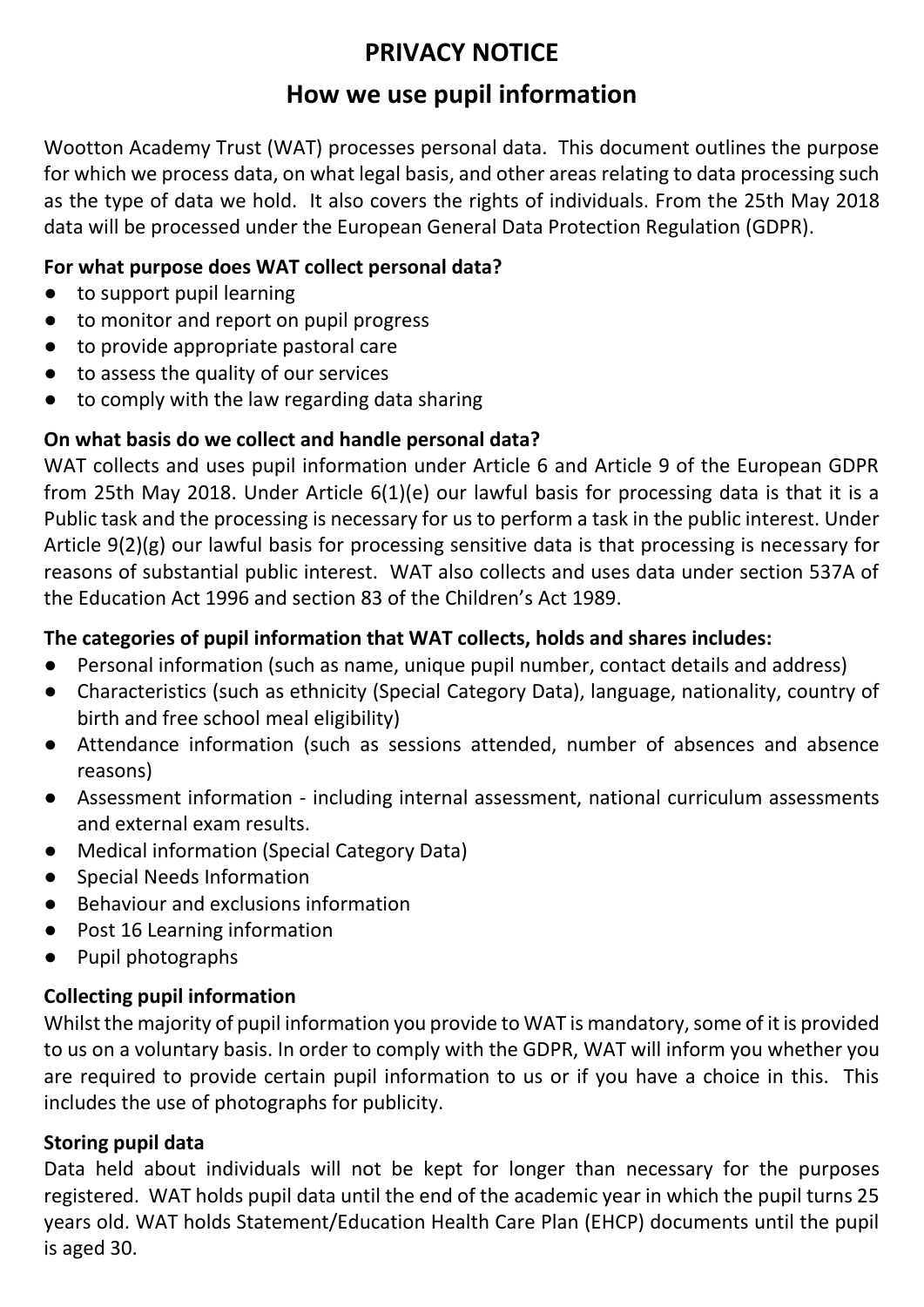# **Who does WAT share pupil information with?**

# **WAT routinely shares pupil information with:**

- Schools that the pupils attend after leaving us
- Our local authority
- The Department for Education (DfE)

# **Other categories of recipients of pupil information include:**

- Health and Education professionals
- Communication providers
- Providers who support the tracking of pupil learning
- The multi-agency panel
- Payment and security systems

# **As well as processing personal data that we collect from you WAT also obtains information from other sources including:**

- Previous Schools
- Health Professionals
- Local Authority
- Other educational providers

# **Aged 14+ qualifications:**

For pupils enrolling for post 14 qualifications, the Learning Records Service will give us a pupil's unique learner number (ULN) and may also give us details about the pupil's learning or qualifications

# **The Department for Education's Data and Local Authority:**

WAT shares pupils' data with the DfE on a statutory basis. This data sharing underpins school funding and educational attainment policy and monitoring. WAT is required to share information about its pupils with the DfE under regulation 5 of The Education (Information About Individual Pupils) (England) Regulations 2013.

To find out more about the data collection requirements placed on WAT by the DfE (e.g. via the school census) go to:

<https://www.gov.uk/education/data-collection-and-censuses-for-schools>

For more information about the DfE's data sharing process including the National Pupil Database, please visit:

<https://www.gov.uk/data-protection-how-we-collect-and-share-research-data>

For information about which organisations the DfE has provided pupil information, (and for which project), please visit the following website:

<https://www.gov.uk/government/publications/national-pupil-database-requests-received>

To contact the DfE:<https://www.gov.uk/contact-dfe>

# **Our Pupils Aged 13+:**

Once our pupils reach the age of 13, WAT also passes pupil information to our local authority provider of youth support services as they have responsibilities in relation to the education or training of 13-19 year olds under section 507B of the Education Act 1996. This enables them to provide services as follows:

- Youth Support Services
- Careers Advisers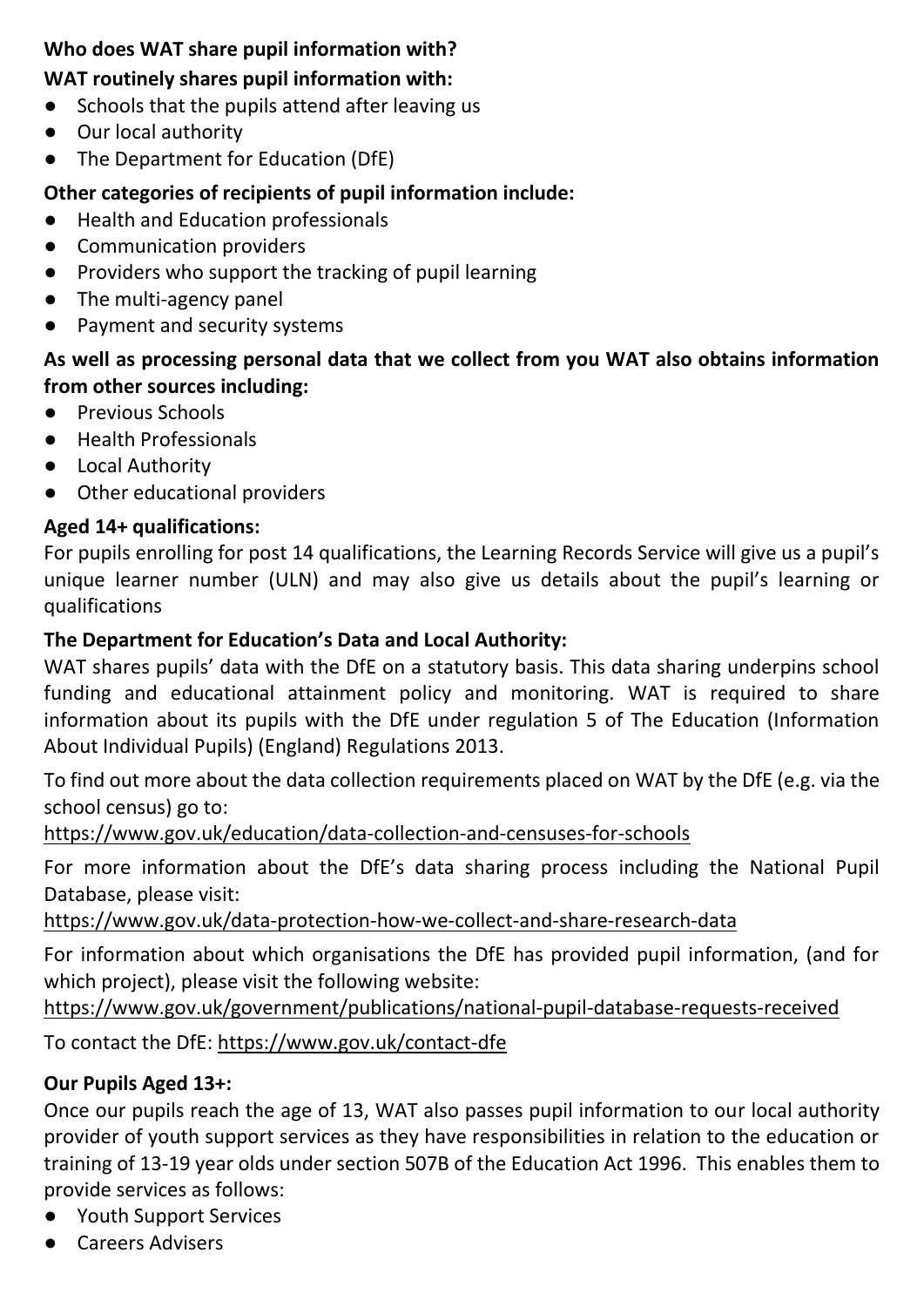A Parent/Carer can request that **only** their child's name, address and date of birth is passed to their local authority or provider of youth support services by informing us. This right is transferred to the child / pupil once he/she reaches the age 16.

## **Our pupils aged 16+:**

WAT will also share certain information about pupils aged 16+ with our local authority and/or provider of youth support services as they have responsibilities in relation to the education or training of 13-19 year olds under section 507B of the Education Act 1996.

This enables them to provide services as follows:

- Post-16 education and training providers
- Youth Support Services
- Careers Advisers

## **Sharing pupil information:**

WAT does not share information about our pupils with anyone without consent unless the law and our policies allow us to do so.

## **Requesting access to your personal data:**

Under data protection legislation, parent/carers and pupils have the right to request access to information about them that we hold. To make a request for your personal information, or be given access to your child's educational record, contact the Data Controller.

You also have the right:

- To be informed of how we use personal data. *This is done though this privacy notice.*
- To have personal data rectified if it is inaccurate or incomplete.
- Of erasure. *This is also known as the right to be forgotten.*
- To data portability.
- To object to processing.

The Information Commissioner's Office [ICO] provides detailed guidelines on the rights of individuals. This can be found on the link below: [https://ico.org.uk/for-organisations/guide-to](https://ico.org.uk/for-organisations/guide-to-the-general-data-protection-regulation-gdpr/individual-rights/)[the-general-data-protection-regulation-gdpr/individual-rights/](https://ico.org.uk/for-organisations/guide-to-the-general-data-protection-regulation-gdpr/individual-rights/)

If you have a concern about the way we are collecting or using your personal data, you should raise your concern with us in the first instance or directly to the ICO at: <https://ico.org.uk/concerns/>

## **Contact:**

If you would like to discuss anything in this privacy notice, please contact: Data Controller, email: [dc@wootton.beds.sch.uk](mailto:dc@wootton.beds.sch.uk) Data Protection Officer, Mr C Beeden, email: [contact@school-dpo.co.uk](mailto:contact@school-dpo.co.uk) Telephone: 01234 767123 Hall End Road **Wootton** Bedford MK43 9HT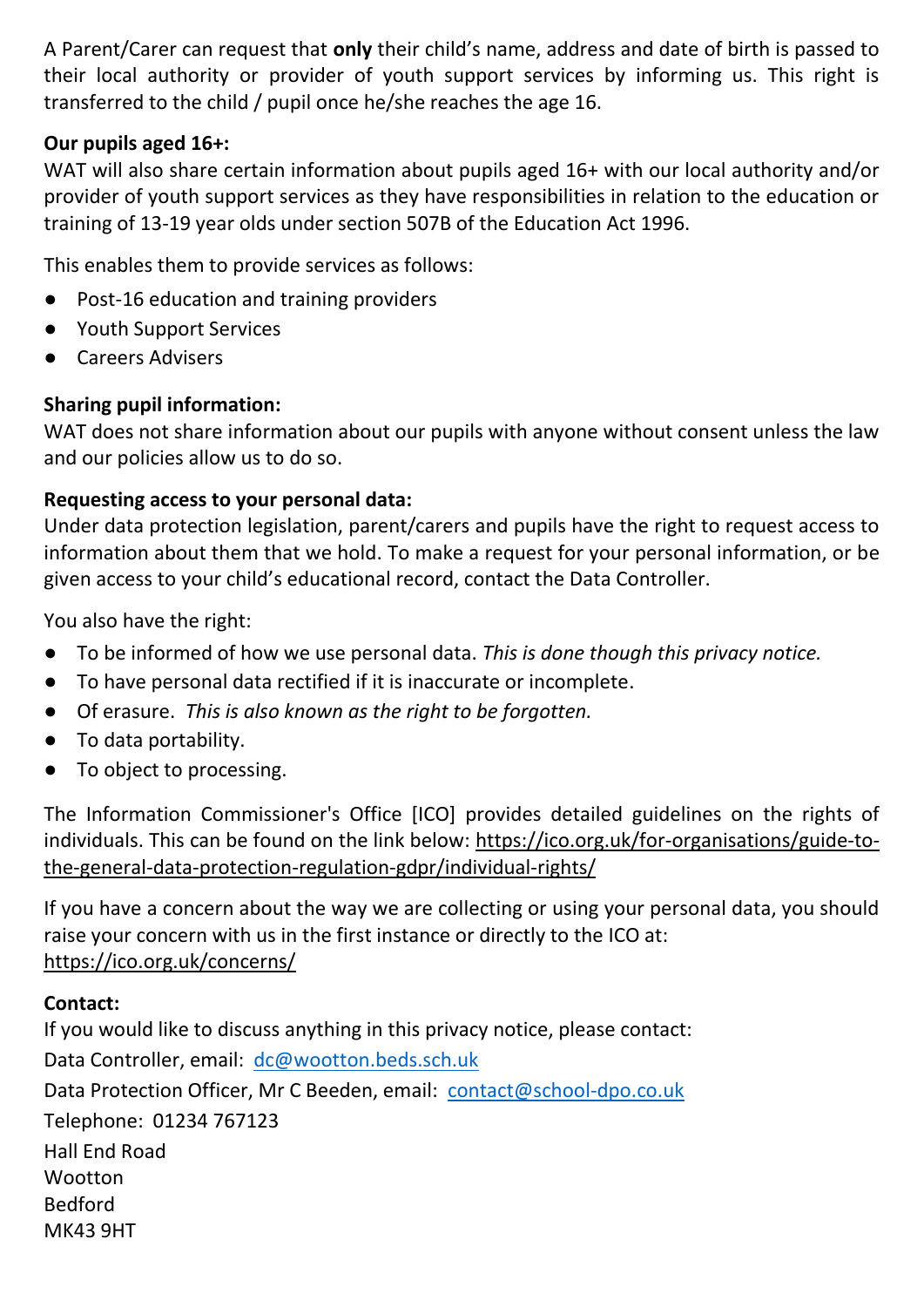# **CONSENT FORM**

# **Use of Photographic Images**

We take photographs of pupils for identification purposes and to support teaching and learning. We use a third-party photographic company to take official school photographs.

We often take photographs and video footage (images) of pupils and use these images to celebrate the achievements of our pupils, sharing learning objectives across wider platforms and to publicise the wonderful work taking place in our schools and on the many trips, sporting fixtures and extracurricular opportunities available for our pupils.

The images may be used in school displays, in our printed prospectuses, newsletters, websites, social media platforms or included in an external media article.

On occasion, we will invite external media companies to take photographs and video footage of an event or activity which the school is involved with. Pupils who appear in these images will have those images used to publicise the event or activity on media websites, social media platforms or television reports. These images will be stored on media company archives. They may also syndicate the images to other media for possible future use and we will have no control on when, where, if or how they will be used.

To comply with the GDPR 2018, we need your permission before we may photograph or make video recordings of your child to use as stated above. No images of pupils will be used where the Parent/Carer consent has not been obtained. Please check the conditions below, then sign and date the form found in the New Intake booklet and return to the school.

## **Conditions of use:**

- This form is valid indefinitely from the date signed.
- The images we take, or give permission to be taken, will be to show the school and pupils in a positive light.
- We will not reuse images a year after a pupil leaves our school. However, historic images will remain on our school website, in printed prospectuses and newsletters and on social media feeds.
- We will only use images of pupils who are suitably dressed for the activity they are undertaking.
- We will take all reasonable measures to ensure the images are used solely for the purposes for which they are intended. However, we cannot guarantee this and take no responsibility for the way images are used by external websites or publishers, or for any consequences arising from publication.
- It is understood that websites and social media platforms can be viewed throughout the world and not just in the United Kingdom where UK law applies.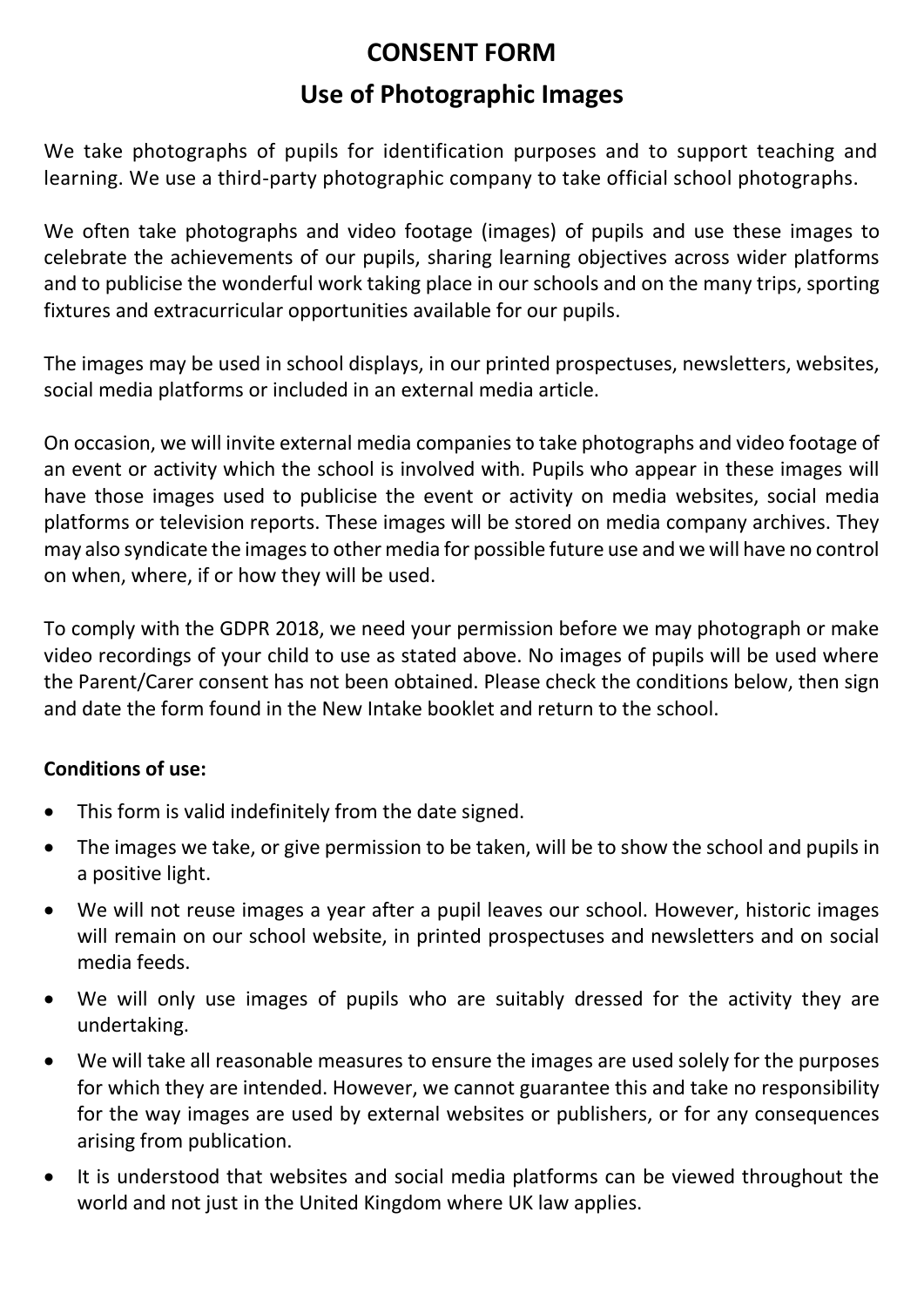# **ACCEPTABLE USE AGREEMENT FOR PUPILS**

#### **Introduction and Points to Note:**

As part of our pupils' learning experience and the development of ICT skills, WAT provides pupils with a computer network account and access to the internet. We believe that the use of the World Wide Web and email is worthwhile and is an essential skill for children as they grow up in the modern world.

### **Code of Conduct:**

- 1. I **will not** share my passwords with anyone.
- 2. I **will** only use, move and share securely data/files that I own.
- 3. I **will** make sure all messages I send are respectful, using appropriate language.
- 4. I **will not** use my mobile device during lesson time unless I am given permission.
- 5. I **will** always keep my personal details private (my name, school name and address, home address, any contact numbers, family information, etc.).
- 6. I **will** only use e-mail accounts that have been approved by my school.
- 7. I **will not** buy or order goods online without a teacher's permission.
- 8. I **will** only use, create and share content that is legal.
- 9. I **understand** that any illegal activity that I conduct on WAT's network may be reported to external agencies.
- 10. I **will not** install any programs, or store any personal data (e.g. MP3/4, personal images) in my school user area.
- 11. I **will** respect copyright and the intellectual property rights of others.
- 12. I **will not** use internet facilities to advertise for personal gain.
- 13. I **understand** that any of my files may be viewed by ICT WAT staff, and that any files considered inappropriate may be deleted, and that this could lead to further disciplinary procedures.
- 14. I **will not** interfere with any ICT equipment (e.g. cables, mouse, etc.).
- 15. I **will** only print final copies of work, unless given permission to do otherwise by a member of staff.
- 16. I **understand** that WAT may monitor my use of its systems, devices and digital communications.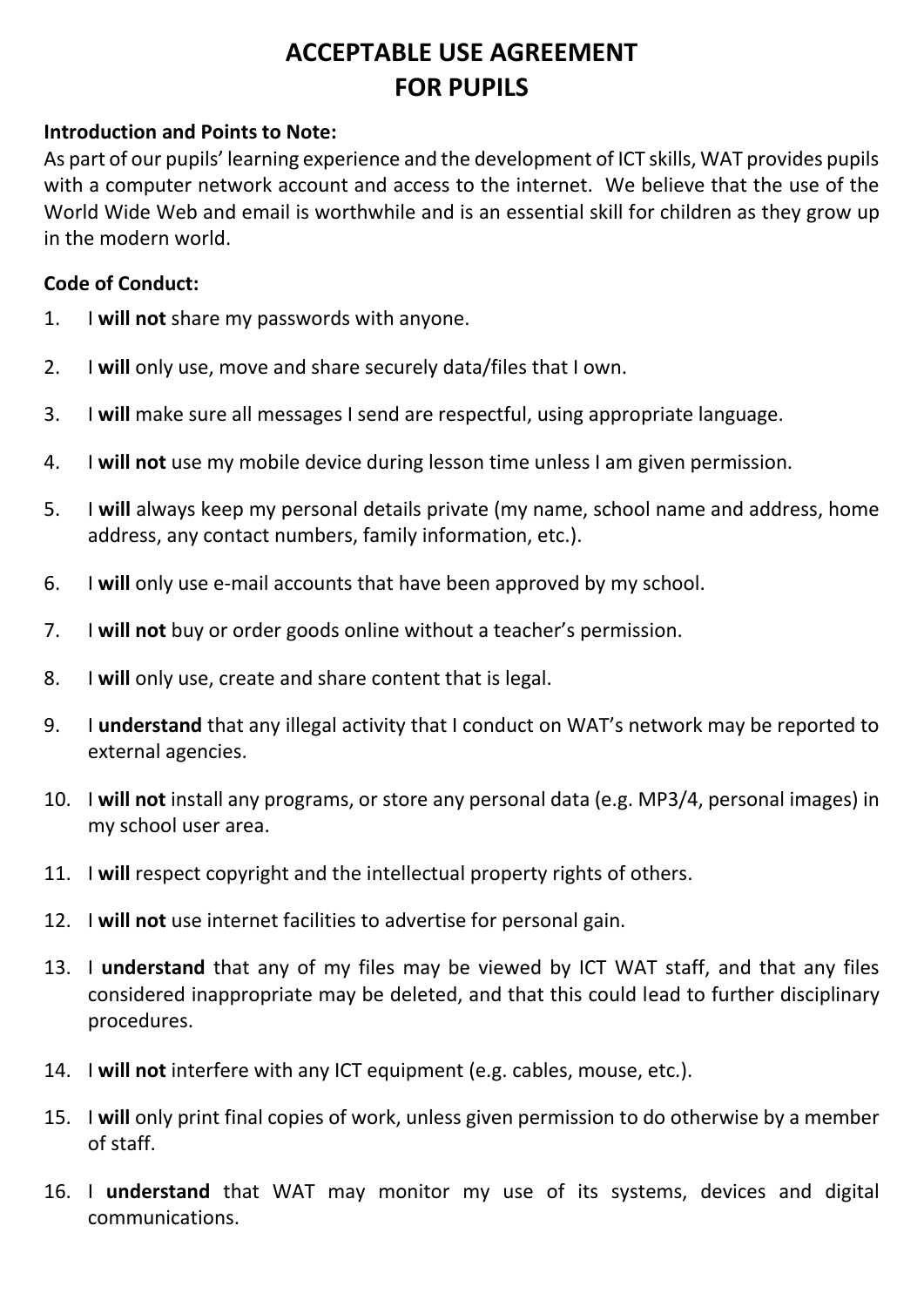# **E-safety:**

The following guidelines apply while using WAT equipment and ICT network:

- 1. I **will not** visit internet sites, make, post, download, upload or pass on, material, remarks, proposals or comments that contain or relate to:
	- a) Any form of extremism
	- b) Promoting racial or religious hatred
	- c) Any form of pornography
	- d) Promoting discrimination of any kind
	- e) Promoting violence or bullying
	- f) Promoting illegal acts
	- g) Breaching any of my school's internet filters
	- h) Anything which exposes others to danger
	- i) Information that may be offensive to others
	- j) Chain letters
	- k) Breaches of copyright law
	- l) Using personal technology for taking/transferring images of pupils or staff without permission
- 2. I **will** only visit sites which are appropriate and not blocked by WAT's filtering system, and adhere to the site's terms and conditions. Access to social media accounts (e.g. Facebook, Instagram), video streaming websites (e.g. Netflix) is strictly prohibited without permission from a teacher and a member of WAT's Network Team.
- 3. I **will** make sure I know where to find and how to use the CEOP [Child Exploitation Online Protection] report abuse button.
- 4. I **know** that anything I share online may be monitored.
- 5. I **know** that once I share anything online it is out of my control and can be used or changed by others.
- 6. I **will** report unsuitable or uncomfortable content, activities or e-mails to a member of staff

# **Advice:**

Both at home and at school WAT advises:

- 1. You **do not** upload pictures or digital images of yourself or others without a responsible adult's permission.
- 2. You **only** communicate electronically with people you know or have been approved by school.
- 3. You **never** meet an online friend or contact without taking a responsible adult that you know with you.
- 4. You ensure that any social networking profiles you may have are set to private.

# **Sanctions:**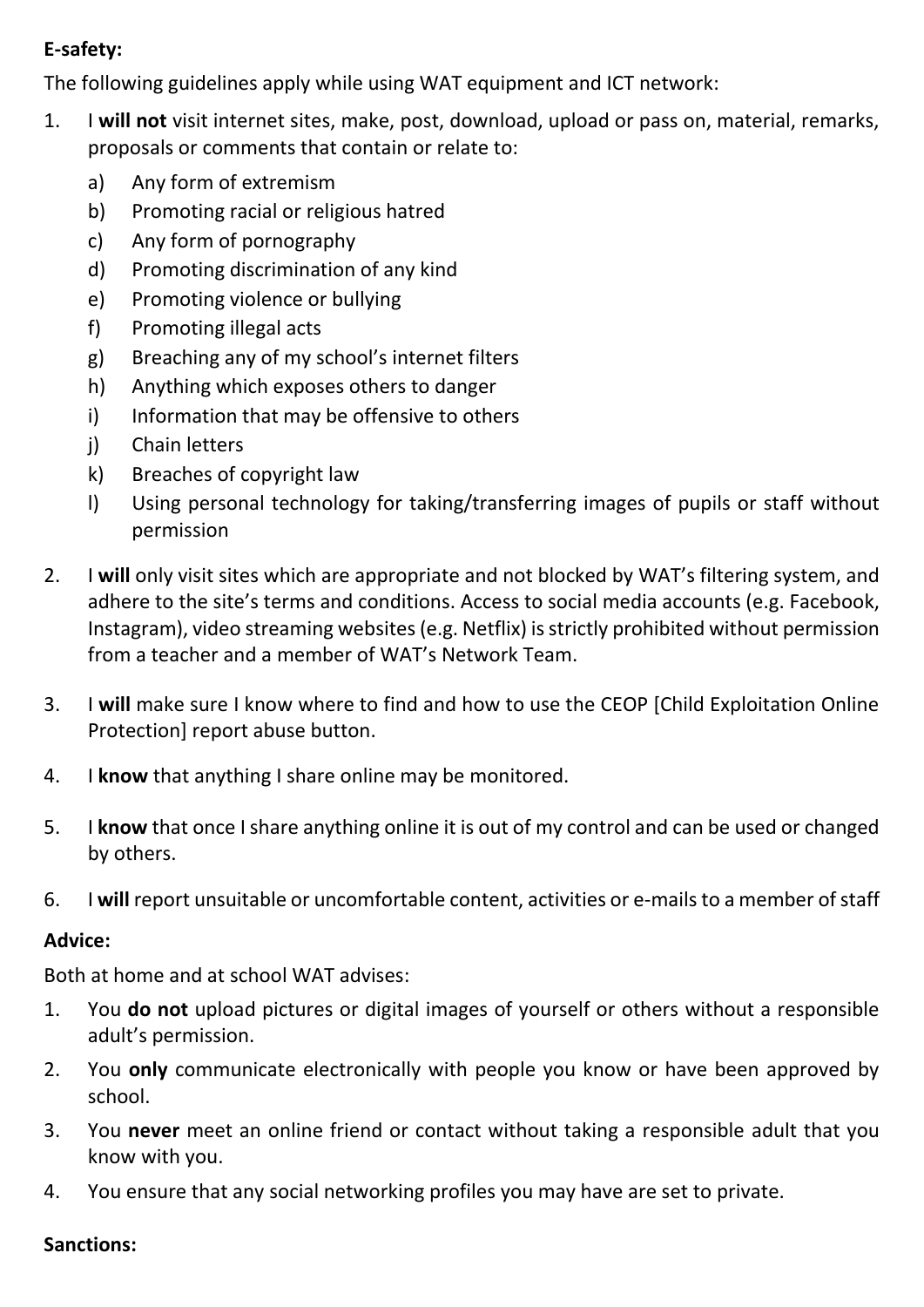Where the Acceptable Use Agreement has not been followed, the following sanctions will be implemented.



## **Note:**

Additional disciplinary action may be added in line with existing practice on inappropriate language or behaviour.

If applicable, police or local authorities may be involved.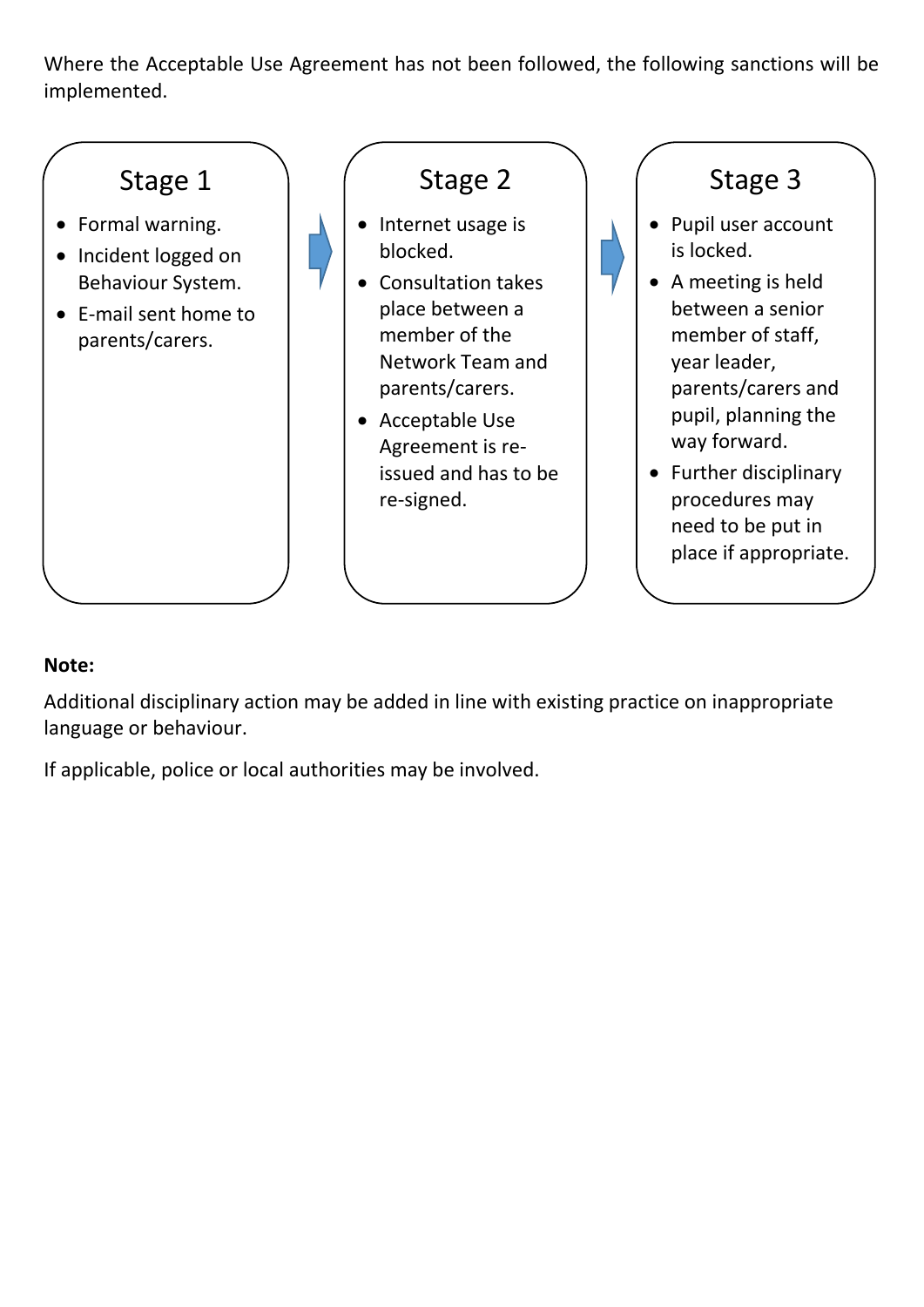# **USE OF BIOMETRIC INFORMATION**

Wootton Academy Trust (WAT) wishes to use information about your child as part of an automated (i.e. electronically-operated) recognition system. This is to enable pupils to use the library, the cashless catering facilities and to access individual pupil printing. The information from your child that we wish to use is referred to as 'biometric information' (see next paragraph). Under the Protection of Freedoms Act 2012 (sections 26 to 28), we are required to notify each parent of a child and obtain the written consent of at least one parent before being able to use a child's biometric information for an automated system.

#### **Biometric information and how it will be used by WAT:**

Biometric information is information about a person's physical or behavioural characteristics that can be used to identify them, for example, in WAT's case we use the information from a single fingerprint. WAT would like to take your child's fingerprint and use information from it for the purpose of providing your child with access to the school's library, our cashless catering facilities and personal pupil printing.

The information will be used as part of an automated biometric recognition system. This system will take measurements of your child's fingerprint and convert these measurements into a template to be stored on the system. **Please note that an image of your child's fingerprint is not stored** - instead it is the template (i.e. measurements taking from your child's fingerprint) which is used to permit your child to access the services identified.

You should note that the law places specific requirements on schools which use pupils' personal information, such as biometric information, for the purposes of an automated biometric recognition system.

For example:

- (a) the school cannot use the information for any purpose other than those for which it was originally obtained and made known to the parent(s) (i.e. as stated above);
- (b) the school must ensure that the information is stored securely;
- (c) the school must tell you what it intends to do with the information;
- (d) unless the law allows it, the school cannot disclose personal information to another person/ body.

#### **Providing your Consent/Objecting:**

In order to be able to use your child's biometric information, the written consent of at least one Parent/Carer is required. However, please note that any consent given by one Parent/Carer will be overridden if the other Parent/Carer objects in writing to the use of their child's biometric information. Similarly, if your child objects to this, the school cannot collect or use his/her biometric information for inclusion on the automated recognition system.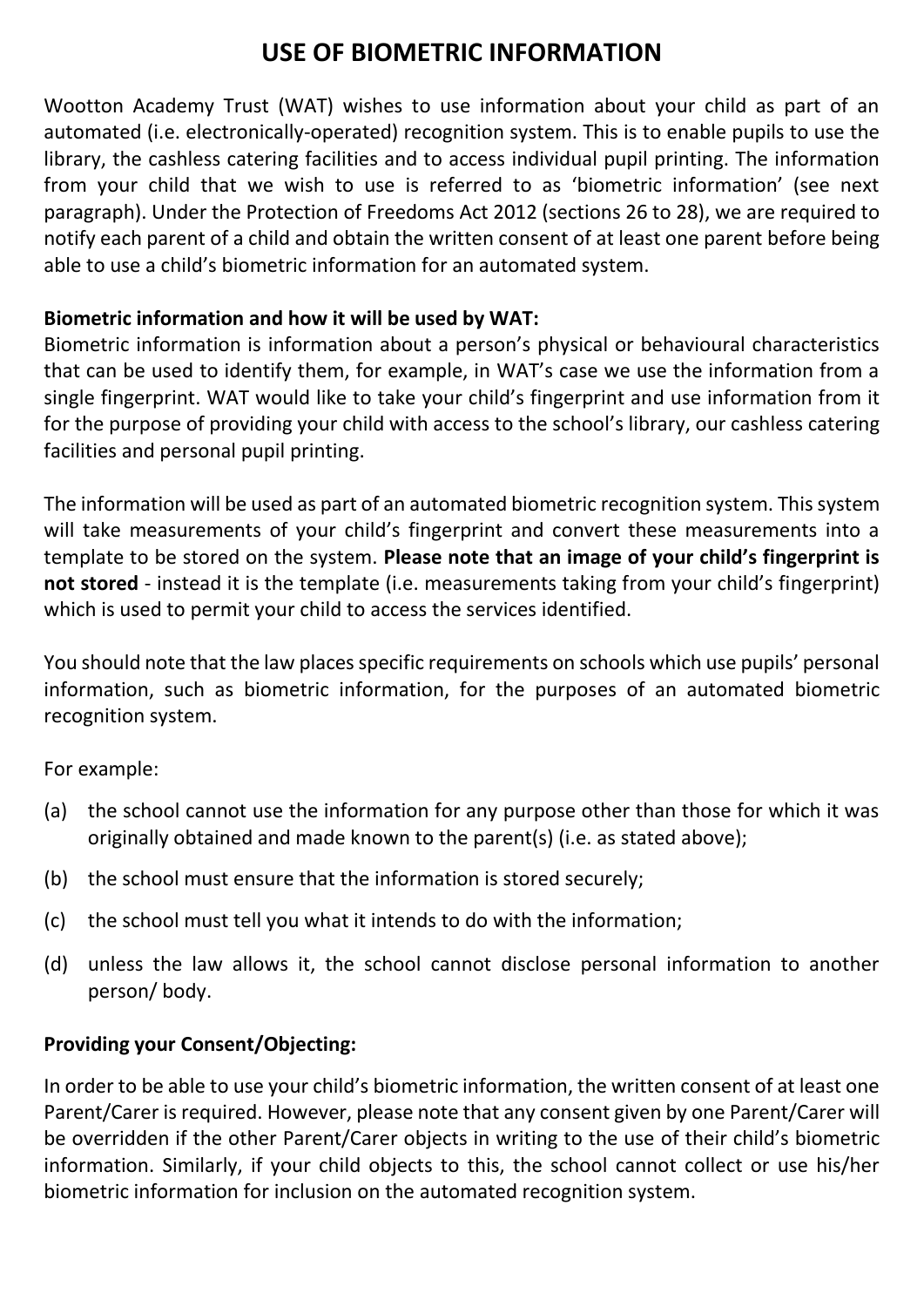You can also object to the proposed processing of your child's biometric information at a later stage or withdraw any consent you have previously given. This means that, if you give consent but later change your mind, you may withdraw this consent. Please note that any consent, withdrawal of consent or objection from a parent must be in writing. Even if you have consented, your child may object or refuse at any time to their biometric information being taken/used. Their objection does not need to be in writing. The school is also happy to answer any questions you or your child may have.

If you do not wish your child's biometric information to be processed by the school, or your child objects to such processing, the law says that we must provide reasonable alternative arrangements for children who are not going to use the automated system to access school library, the onsite cashless catering facilities or personal pupil printing requirements.

Please note that when your child leaves the school, or if for some other reason he/she ceases to use the biometric system, then his/her biometric data will be securely deleted.

If you give consent to the processing of your child's biometric information, please sign, date and return the consent form and return it to the school.

#### **Further Information and Guidance:**

This can be found via the following links:

• Department for Education's 'Protection of Biometric Information of Children in Schools - Advice for proprietors, governing bodies, head teachers, principals and school staff':

## **<http://www.education.gov.uk/schools/adminandfinance/schooladmin>**

- ICO guide to data protection for organisations: **<https://ico.org.uk/for-organisations/>**
- ICO guidance on data protection for education establishments: **<https://ico.org.uk/for-organisations/education/>**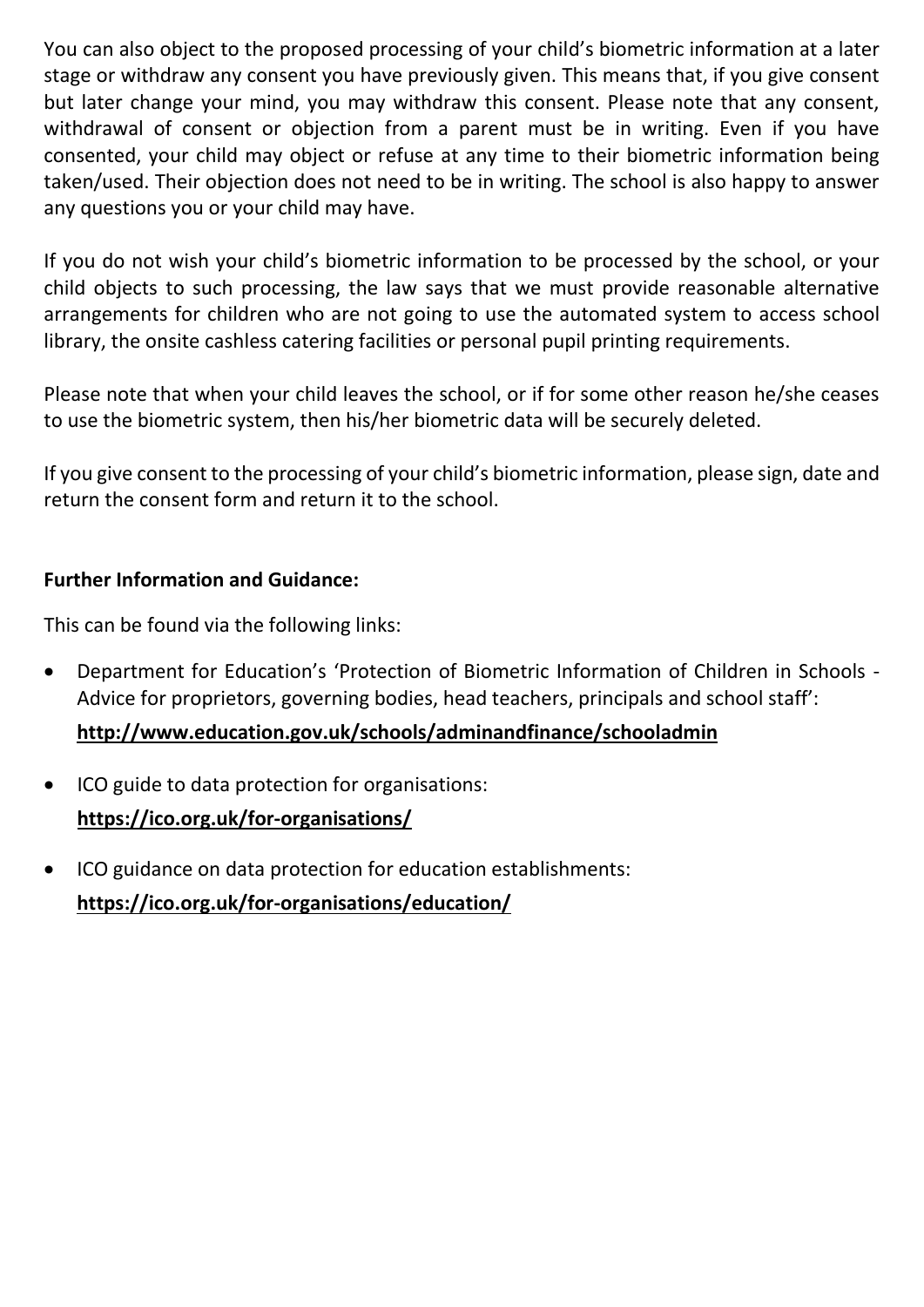# **HOME SCHOOL PUPIL AGREEMENT**

# **Aspiration for all, Belief in ourselves, Opportunity for all The Pursuit of Excellence – the school commits to the following:**

We believe every pupil at Wootton Upper School is capable of excellence and that we are an integral part of supporting *and motivating pupils to strive to achieve their talents…….*

#### **Learning**

- We will always come to lessons prepared to engage pupils in learning and be committed to supporting the progress of all pupils
- We will recognise and praise our pupils' efforts in class and in their homework
- We will seek to engage learners in extra-curricular opportunities that support and motivate
- We commit to our own personal professional development

#### **Aspiration & Opportunity**

- Pupils will be encouraged join our Student Leadership Programme
- Pupils will have access to a high-quality Careers Education, Information, Advice and Guidance package throughout their three years at the school

#### **Pastoral Care, Rewards & Consequences**

- We will consistently look to reinforce the school values and to encourage pupils to be "ready, respectful and safe"
- We will seek to protect all our pupils from the impact of poor behaviours by insisting on high standards and holding pupils to account for their actions
- We will ensure our Tutors and Year Leaders monitor progress and that teachers aim to ensure all individual needs are met
- We will care about our pupils and their wellbeing
- We will look to recognise and reward excellent attendance, positive Attitude to Learning (ATL) grades, academic progress and participation in school life on a regular basis
- Wherever possible, we will undertake a "restorative conversation" with a pupil as part of any detention that may be issued

#### **Communication**

- We believe that through regular communication, a relationship of trust can be created between all three parties in this agreement
- We will hold consultation and information evenings at key points within each academic year
- We will use "Class Charts" to communicate with parents regarding day to day and lesson by lesson achievements or concerns
- We will ask for pupil feedback on how we can best support their needs and improve their learning experiences

#### **The Pursuit of Excellence – parents/carers commit to the following:**

*I/we believe my/our child is capable of making great personal and academic progress and I/we can play a significant part of this through supporting them in key areas…….*

#### **Learning**

- I/we will encourage my/our child to participate in extra-curricular activities, trips and Pupil Leadership opportunities
- I understand that homework will be set regularly and will encourage engagement and monitor progress. I understand that this will largely be set on Show my Homework and that I am able to access the Show my Homework "app" in order to support my/our child
- I understand that if homework is regularly not attempted or submitted this is likely to result in an appropriate consequence, often in the form of a detention held within the department

#### **Communication**

• I/we will download the "Class Charts" app in order to be able to monitor day to day and lesson by lesson achievements or concerns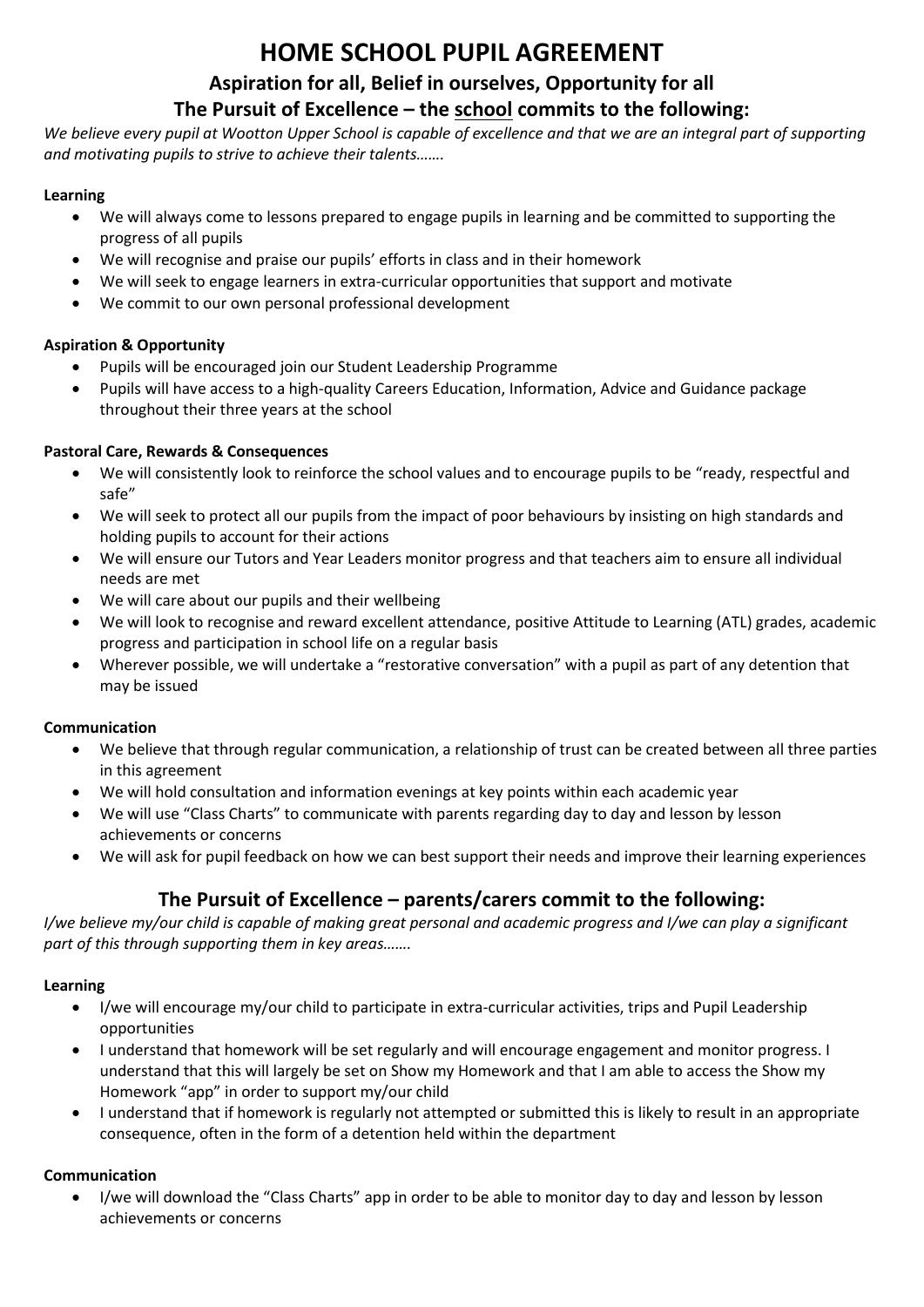#### **Pastoral Care, Attendance, Rewards & Consequences**

- I/we will ensure my/our child arrives in school before 8.35 when the school gates are locked. In addition, I/we will not plan family holidays or extended absences during term time
- If my/our child is absent I/we will notify the school before 8.35am on each day of absence and send a letter to explain absence when my/our child returns to school
- I/we will ensure my/our child arrives at school each day in full school uniform. If there is any reason why my/our child is not in full school uniform I will either give them a note to explain or email the appropriate email address
- I/we will ensure my/our child arrives at school fully equipped and prepared each day. If there is any reason why my/our child is not fully equipped I will either give them a note to explain or email the appropriate email address
- I/we will praise my/our child on a daily basis where they have engaged positively and achieved excellent ATL grades. ATL grades that cause concern will also be discussed in an attempt to gain improvements in the future
- I/we understand the school's expectation that all pupils should demonstrate positive behaviour and a good attitude to learning at all times and understand that appropriate sanctions may sometimes need to be applied
- I/we understand I/we will always be given at least 24 hours notice if my/our child receives an after school detention and that this will be communicated via Class Charts. I/we also understand that my/our child cannot be excused from a detention
- I/we will endeavour to attend every Parents Consultation Evening

## **The Pursuit of Excellence – pupils commit to the following:**

#### **Communication**

- I will download the Class Charts "app" in order that I can monitor my ATL grades and to make sure I am aware of important messages
- I will speak to my teachers if I need help or if I do not understand something
- If I have lost or forgotten any login or password details for Office 365 (Teams, email etc) or Show my Homework I will ask my tutor to request new login details using the addresses at the bottom of the page

#### **Learning**

- I will arrive **ready** to learn i.e. I will be on time, I will be fully equipped
- I will be **respectful** of my fellow pupils/ right to learn and my teachers' right in a respectful workplace i.e. I will not shout out, talk across teachers or peers, waste my teacher's time or behave in any manner which disrupts the learning of my fellow pupils
- **I cannot refuse to attend a lesson or leave a lesson without permission**. Permission may be granted for a brief "time out" outside the classroom but this is always with the intention that I should be able to return to my learning
- I will complete my homework on time and to the best of my ability. If I am unable to complete it, I will contact my teacher to let them know the reason because I understand this is respectful
- I will strive to achieve ATL grades of 3 or higher in every lesson

#### **Pastoral Care, Attendance, Rewards & Consequences**

- If I have concerns for me or any other member of the school community, I understand I can use the school's confidential method of reporting concerns that happen either in or outside of lessons
- I will aim for 100% attendance and 100% punctuality and will wear full school uniform every day
- I will abide by the school's behaviour policy and the expected standards of behaviour of any school
- If I am required to complete a break or after-school detention, I understand I cannot be excused and that I will complete work during this detention. I also understand that, wherever possible, I will be asked to engage in a "restorative conversation" with the teacher
- If I receive an ATL1 I will be removed from a lesson. If I get a second ATL1 on the same day I will be withdrawn from lessons and my parents will be contacted to discuss the issue

#### **Ownership, Standards**

- I understand that I am responsible for my own behaviour. I will "own" my successes but on occasion might need to "own" and learn from my mistakes
- I will conduct myself in line with the expectations of the school, and within the school behaviour policy at all times. I understand that my conduct reflects on the school at all times
- I will take care of the school environment and equipment in order that other pupils continue to benefit
- I will always act in a **safe** and **respectful** manner and consider how my words and actions might impact on others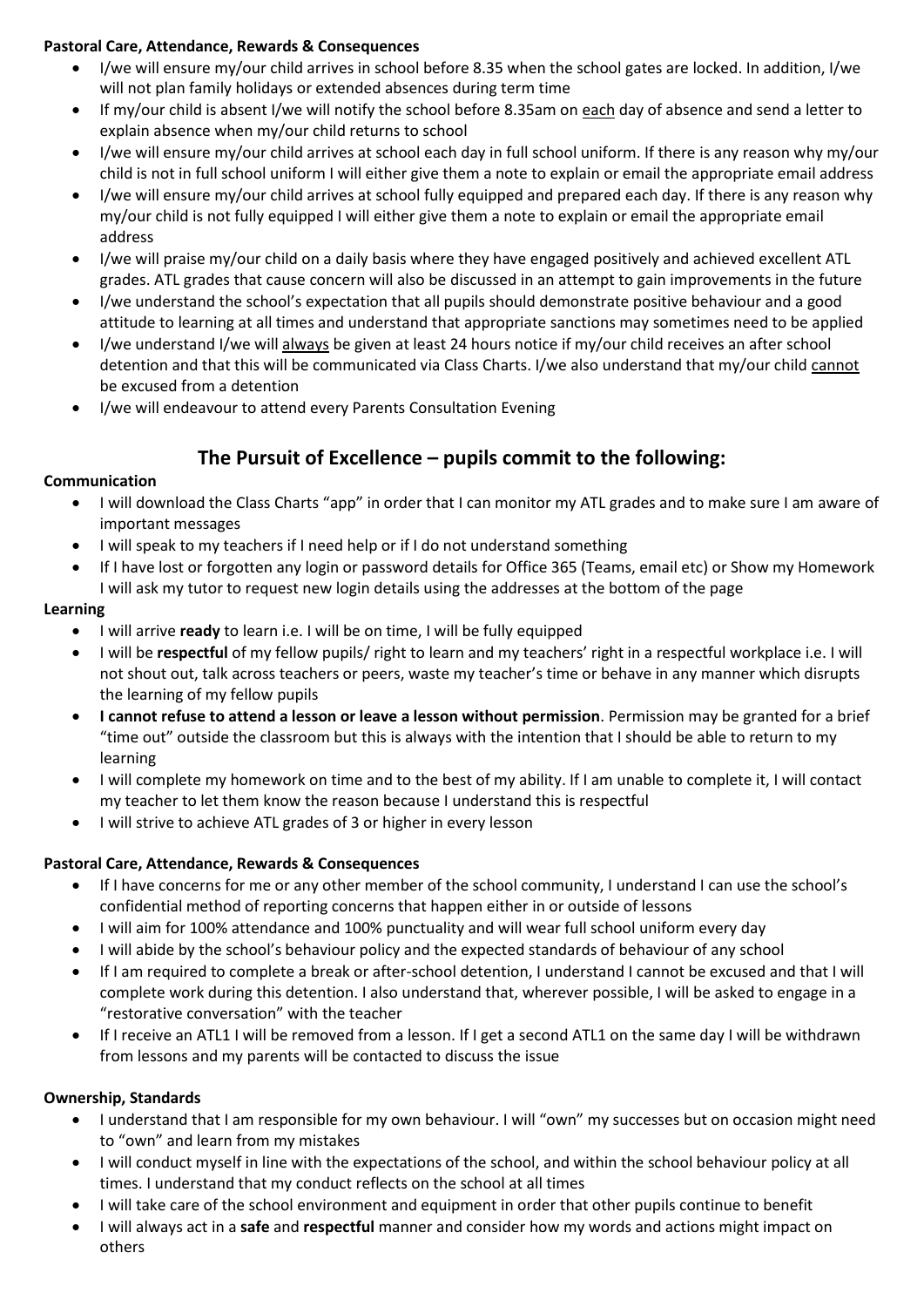# **WISEPAY ACCOUNTS**

Wootton Upper School operates 'cashless' catering facilities and, in order for pupils to use the on-site catering, each pupil will have an account through the 'Wisepay' system, which allows parents/carers to make on-line payments. Since cash is not accepted, pupils may only purchase items from our on-site catering facilities by using the Wisepay system. Pupils will be able to access funds held in their Wisepay accounts either by using the biometric recognition system or, alternatively, by using their individual PIN number.

Parents/Carers are able to set up accounts for their children by using the Wisepay icon on the School Website. We will email parents/carers of Year 8 pupils later in the summer term to let them know when this facility is available to them.

Once you have set up your account, you will be sent a username and password to gain access to your account. Your child's catering account can be topped up on-line through Wisepay. The account can be topped up weekly, monthly or termly by an amount determined by yourself and you will be able to view what has been spent, and on what items, as well as your remaining balance. We would prefer all payments to be made on-line, which reduces the necessity for handling cash. However, as an alternative, we can process cash payments in the school office. We ask that cash is deposited in a named envelope in the Wisepay box at reception, first thing in the morning, otherwise we cannot guarantee the funds will be available on the same day for use by your child.

Pupils will be able to purchase food with cash for the induction days.

You can also use your Wisepay account to pay for other purchases such as school trips and music lessons. Should you require any further information, please contact Mrs Sampson, WAT Finance Officer.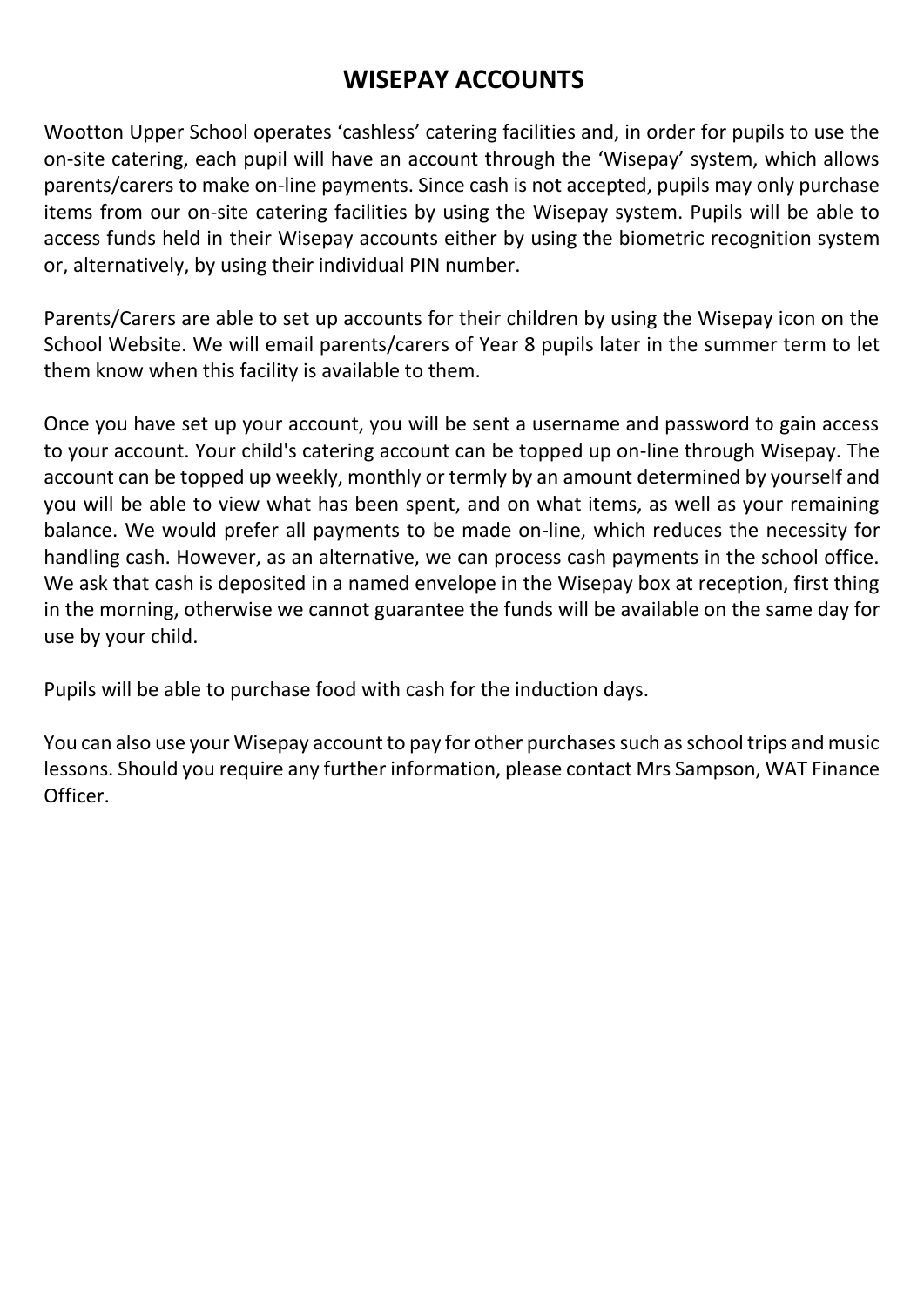# **UNIFORM POLICY**

# **Uniform and Appearance Regulations**

At Wootton Upper School we have high expectations of all, in everything we do. This includes personal appearance. Uniform plays an important role in establishing the ethos of a school and at Wootton Upper School we believe that our uniform policy benefits the school in a number of ways:

- It encourages identity with the school and nurtures the notion of community
- It protects pupils from social pressures to dress in a particular way
- It supports discipline and good behaviour and ensures the health and safety of pupils
- It instils a sense of pride in the school
- It promotes more effective teaching and learning

Full co-operation with our dress code enables staff to concentrate their time and effort on teaching and learning. Anyone arriving at school in non-uniform clothing may be sent home to get changed or have the item confiscated. At Wootton Upper School the pupils wear uniform in Years 9 - 11.

In Years 12 and 13 pupils are not required to wear uniform however, there is a dress code which requires the students to dress smartly and appropriately for a professional working environment.

The decision about what is and is not acceptable will always remain with the school.

# **Pupil Responsibility:**

- We expect pupils at Wootton Upper School to adhere to the school uniform policy
- To recognize that it is the public face of Wootton Upper School and that it should be worn correctly and with pride
- To appreciate that uniform infringements will result in a verbal reminder and continued non-compliance will result in a sanction
- Items of clothing that do not follow the uniform policy may be confiscated

# **Parental/Carer Responsibility:**

- We welcome parental support in the purchase of items of clothing that follow the uniform guidelines
- To ensure all items of clothing are clearly marked with your son/daughter's name
- That a note is written in the planner if there is a problem concerning uniform
- To remind pupils as they leave home of the uniform code and encourage their cooperation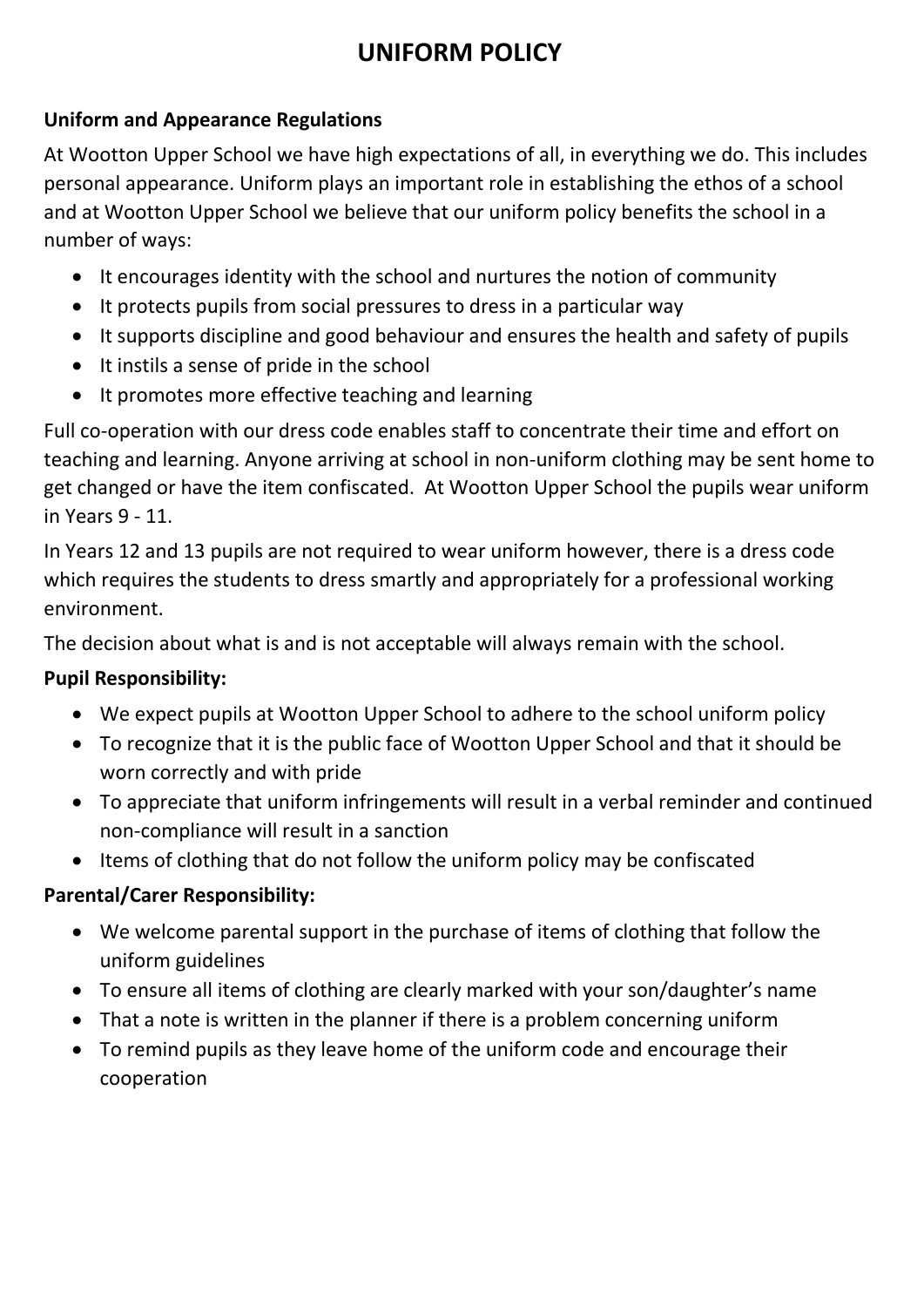## **Tutor Responsibility:**

- To ensure that all pupils leave tutor bases appropriately dressed
- To remind pupils that their top buttons must be fastened and ties worn correctly
- Pupils must be wearing their jumpers and if appropriate blazers
- Pupils must be wearing the correct footwear
- Continued non-compliance with uniform policy is reported to the Student Centre

# **Class/Subject Teacher responsibilities:**

- To ensure pupils arrive and enter your classroom appropriately dressed
- To ensure that pupils leave your classroom appropriately dressed

# **All Staff Responsibilities:**

- To regularly speak to pupils when their uniform is not as it should be around school
- To remind and encourage pupils to wear the school uniform correctly.

# **Pastoral Leader Responsibilities:**

- To speak to pupils in their Year group about the expectations for standards of dress. This may be done through assembly
- To challenge pupils who dress inappropriately
- To contact parents/carers if there is non-compliance about uniform
- To send the pupil home to find/collect the correct item of uniform
- To support the pupil if there is financial hardship that prevents the pupil from following the uniform policy
- To issue sanctions for non-compliance
- To support the form tutor in the enforcement of the uniform policy

# **Leadership Responsibilities:**

- To support staff in the implementation of the school's uniform policy
- To challenge pupils who dress inappropriately and issue an appropriate sanction for non-compliance

Wootton Upper School will carefully consider any request that is made to vary the policy to meet the needs of an individual pupil. This may be to accommodate their religious belief or any temporary or permanent medical conditions, in order to avoid breaches of disability discrimination legislation.

The Head of School, or person authorised by the Executive Principal, has the right to send a pupil home, briefly, to put on the correct uniform or otherwise adjust their appearance in line with the school's uniform policy. The school must first inform the pupil's parents/carers and consider factors such as the pupil's age, vulnerability, availability of the parent and how easily the breach can be remedied. When this is done it will constitute an authorised absence.

**The school has the right to exclude a pupil for uniform offences, even where they do not otherwise display poor behaviour. This will happen where the breaches of the school's uniform policy are persistent and defiant. However, every consideration will be given to the particular circumstances of individual cases.**